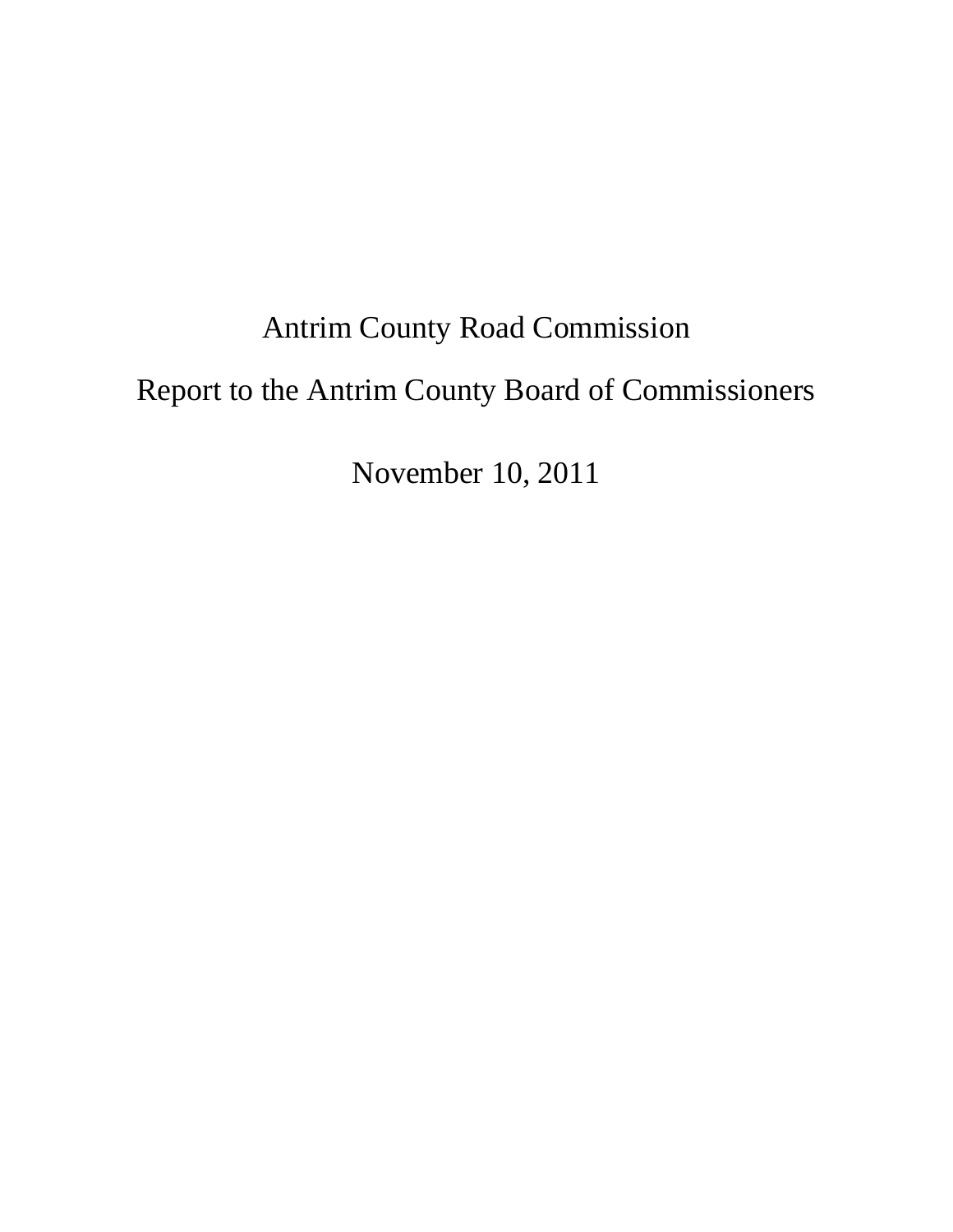# TABLE OF CONTENTS

| 4  |
|----|
| 6  |
|    |
| 8  |
| 9  |
| 12 |
| 13 |
| 14 |
| 14 |
| 15 |
| 16 |
|    |
|    |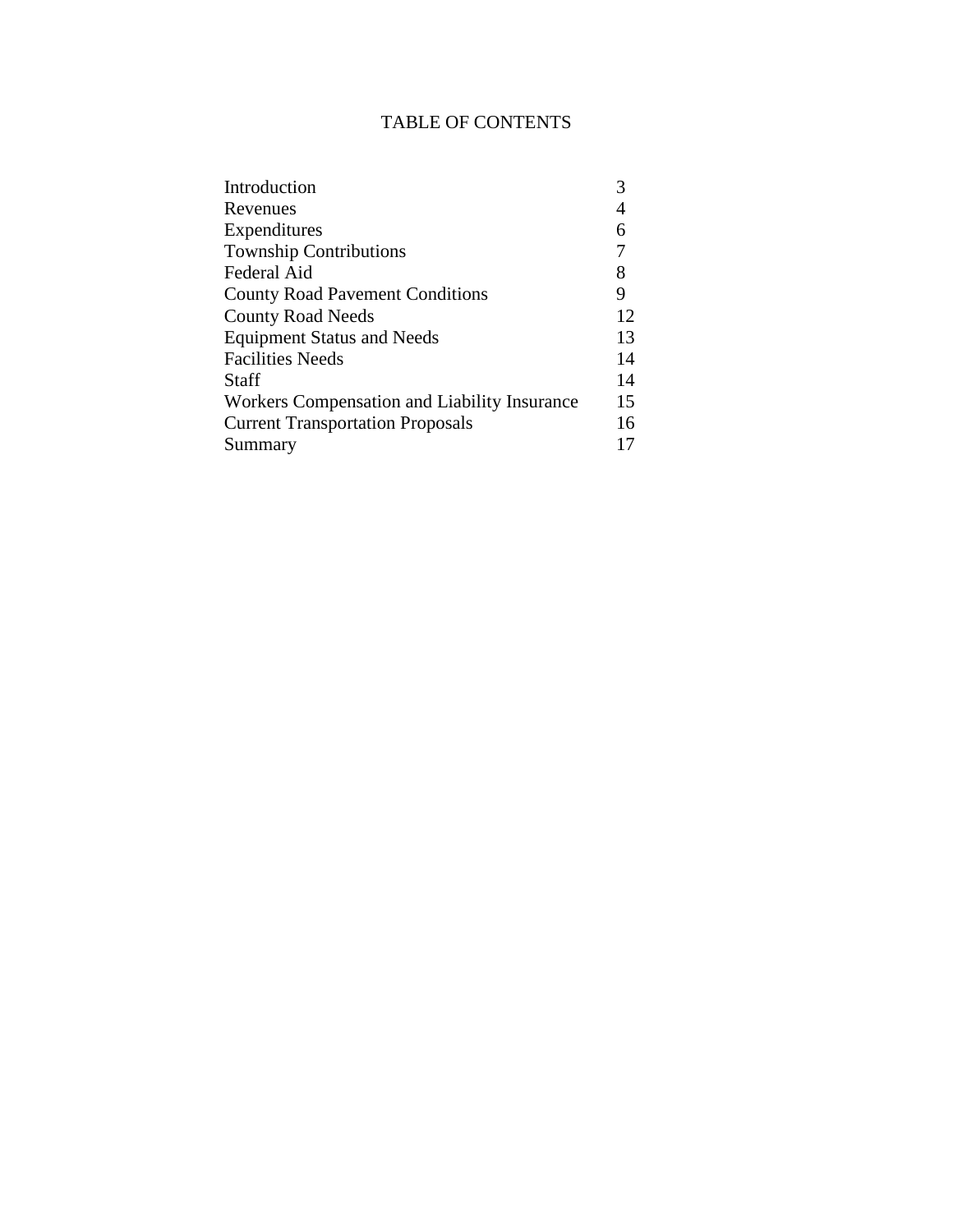## INTRODUCTION

"The sole purpose for the existence of the Antrim County Road Commission is to serve the travelling public in such a manner as to provide the services which allow the movement of people, goods and services as safely, efficiently and economically as possible with the resources provided for its accomplishment.

The Antrim County Road Commission and its employees shall constantly be aware of the public trust placed in it by The People and shall conduct all business in a manner which is in line with that responsibility.

The Antrim County Road Commission shall ever be aware of the responsibility of its role of stewardship over the environment and shall manage its facilities and conduct its operations accordingly."

The statement above is the Mission of the Antrim County Road Commission (ACRC). The ACRC was created April 15, 1920 by the appointment of three county road commissioners by the Board of Supervisors. The Board of County Road Commissioners first met April 20, 1920 and has been meeting regularly since. In that year, a number of roads were taken into the county road system that now comprises, for the most part, the county primary roads. Over a five year period beginning in 1932, the ACRC took into its jurisdiction 20% of the township roads each year creating the local county road system. Most of these roads continue to serve the traveling public today although there has been many miles added and deleted throughout the last 90 years.

Today the ACRC maintains 210 miles of primary county roads and 663 miles of local county roads. Also, the Michigan Department of Transportation (MDOT) contracts with the ACRC to maintain 98 miles of state trunkline (M 32, M 66, M 88, US 31 and US 131). In the county system, approximately 650 miles are maintained throughout the year, 560 miles are paved, 91 miles are gravel and 222 miles are seasonal roads (two tracks).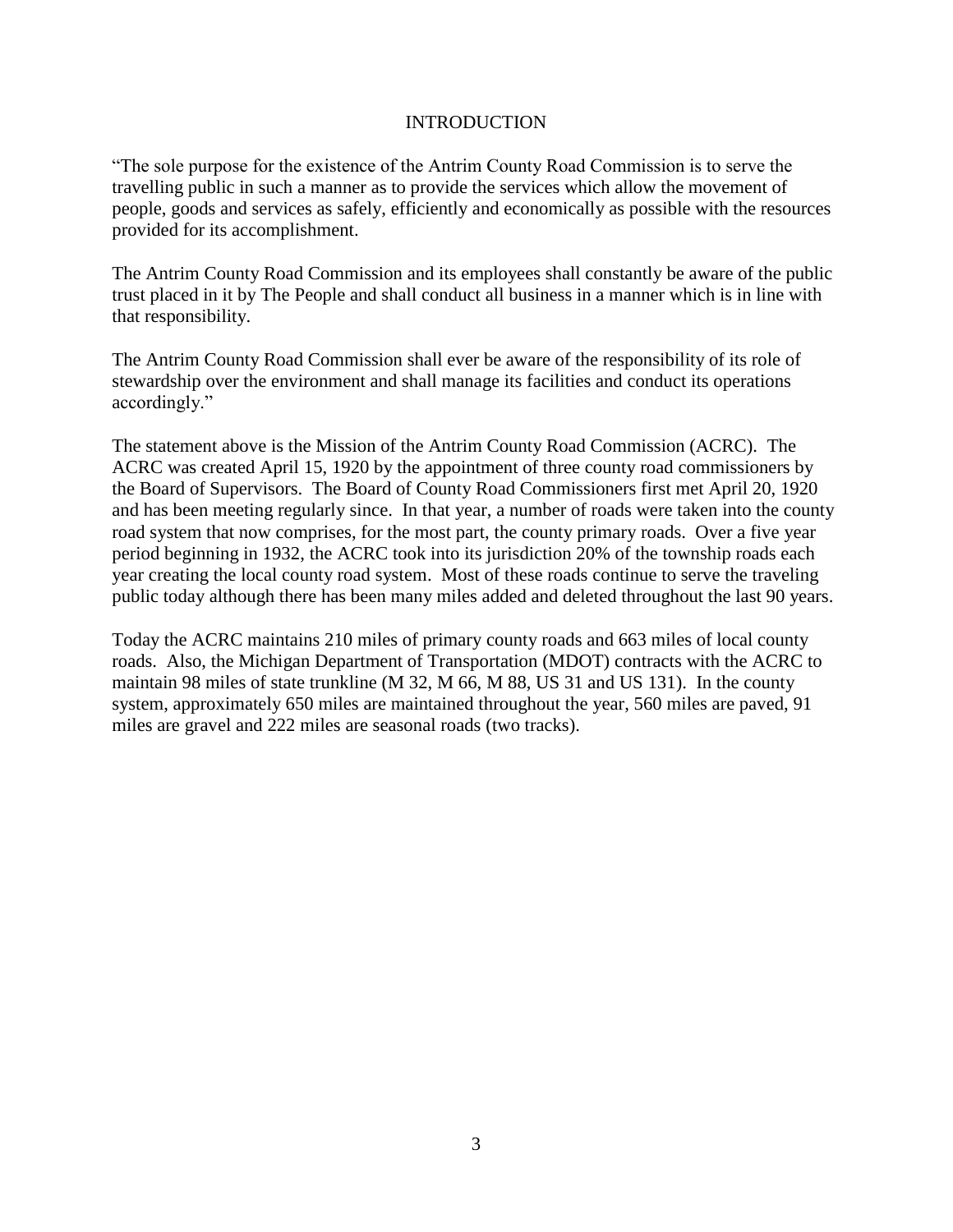## **REVENUES**

Revenues are received from the following three main sources, Michigan Transportation Fund (MTF), MDOT contract and township contributions totaling over \$4,850,000 or 93% of all revenues. The remaining 7% comes from miscellaneous sources. The revenues received in calendar year 2010 by the ACRC are shown in Figure 1 below.



# **Figure 1 – 2010 Revenues**

The MTF is the primary source of funding for all road agencies in Michigan. Revenues from gasoline tax, diesel fuel tax and vehicle registration fees make up the MTF which totaled over \$1.8 billion in 2010. The MTF has been declining since 2004 at which time the ACRC collected \$3,625,000. This decline can be attributed to the higher price of fuel and a bad economy forcing consumers to drive less and buy more fuel efficient. Also, declining vehicle sales has contributed to lower MTF collections.

Had MTF revenue remained flat since 2004, the ACRC would have collected an additional \$1.5 million. Figure 2 below shows MTF revenues received by the ACRC since 1992. Note that in 1997 the gasoline tax was increased from 15 cents per gallon to the current 19. With the increased cost of construction materials and equipment, we have effectively wiped out any gains made with that tax increase.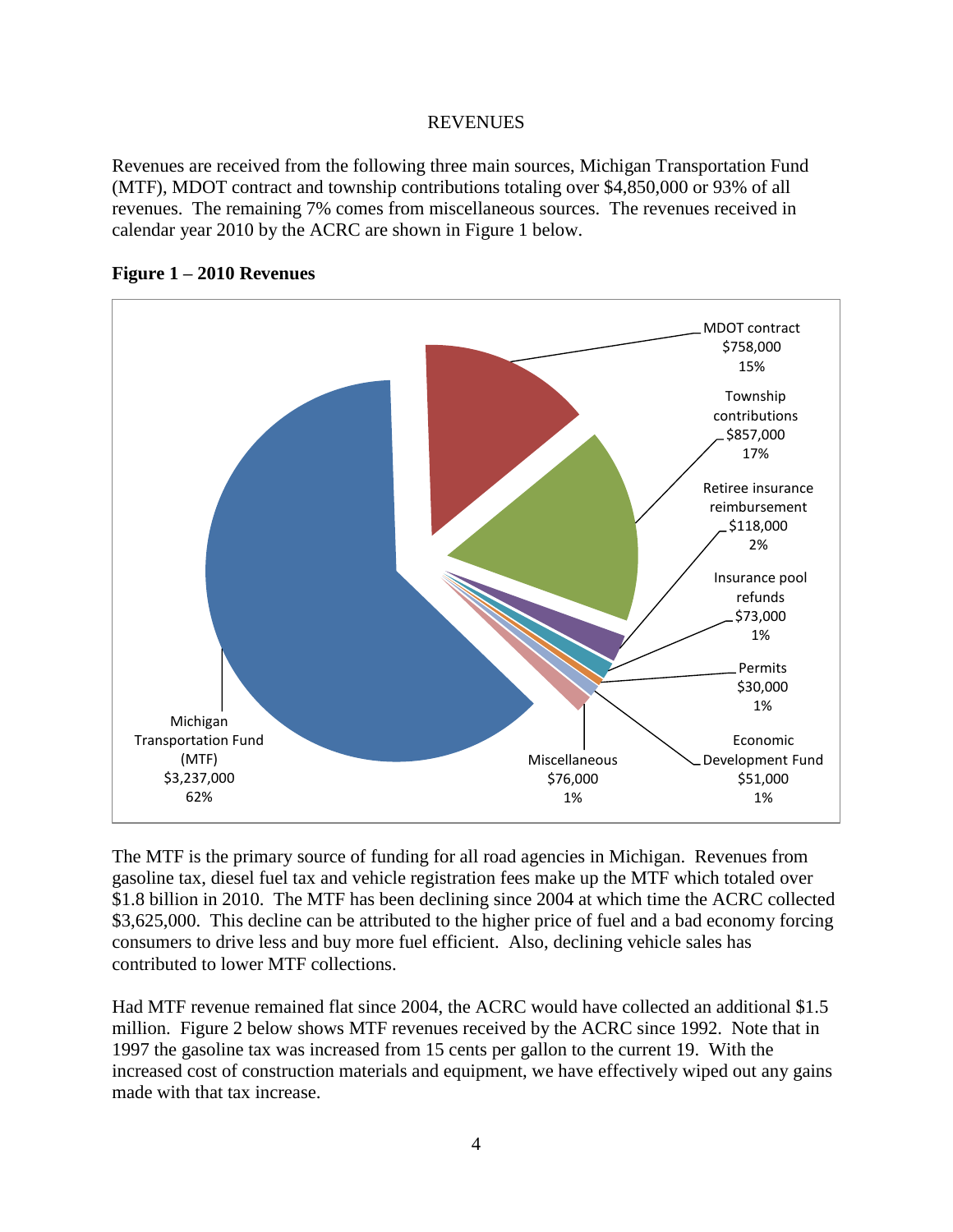

**Figure 2 – Michigan Transportation Fund Revenues 1992 - 2010**

The revenues discussed here do not include Federal Aid money as this will be discussed in a later section.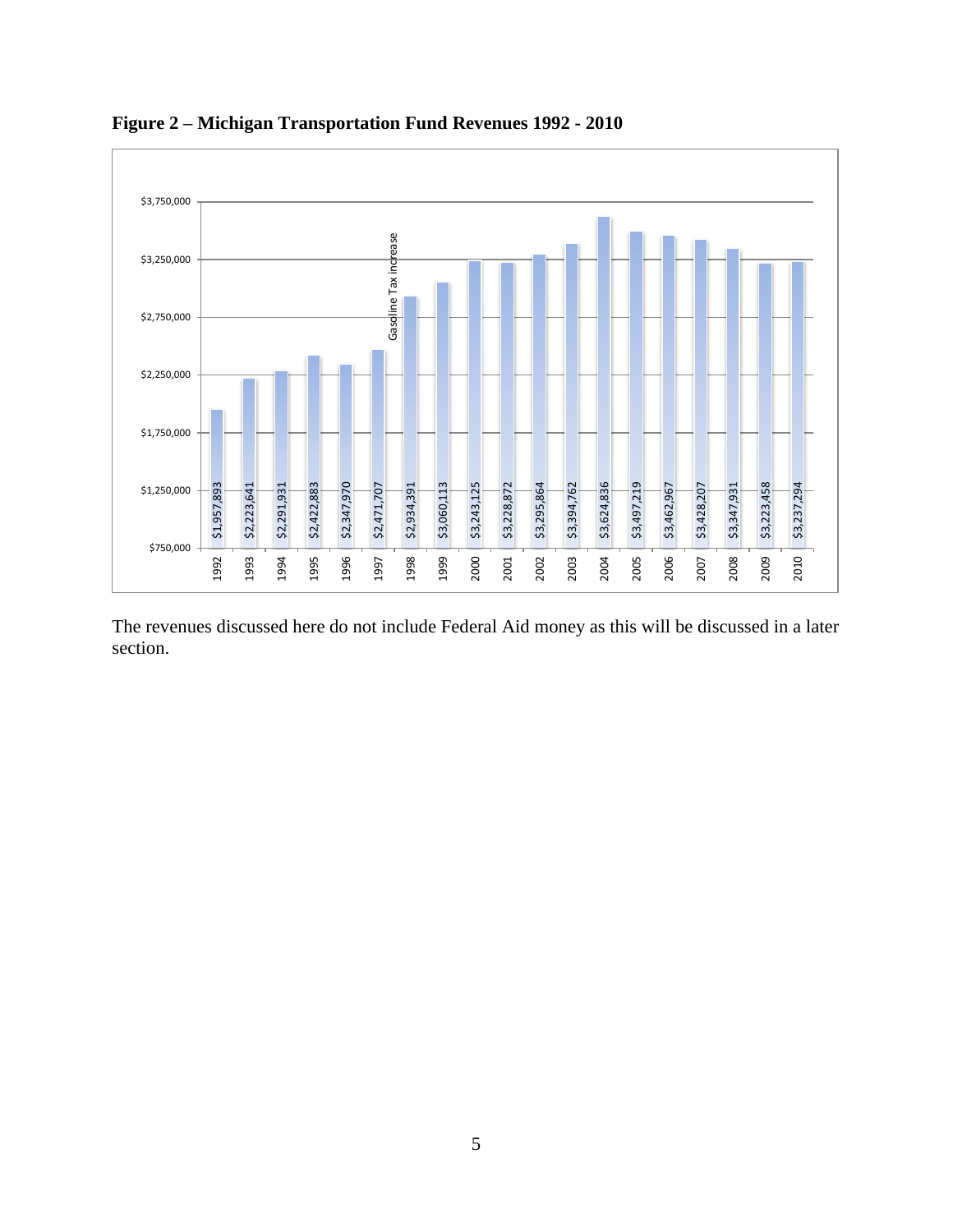#### EXENDITURES

Total expenditures for 2010 were \$5,142,000. About half of the expenses are wages and benefits. Wages run about 32% with health insurance and retirement at 10% each. Please note that the net health insurance expense for retired employees is the difference between the expense of \$165,000 and \$118,000 of retiree health cost reimbursed to ACRC. The net amount equals \$47,000 and this is the actual cost of health care benefit paid by the ACRC for retired employees. The ACRC will reimburse a fixed dollar amount to a retiree for health care depending on when they retired ranging from nothing to \$250 per month. Figure 3 shows the breakdown of major expense items.



# **Figure 3 – 2010 Expenditures**

Winter maintenance is the single largest activity that costs the most for the ACRC. This cost is almost impossible to predict due to the extreme variations in winter weather from year to year. Winter maintenance cost \$1,689,000 in 2008-2009. This was the most expensive winter on record for Antrim County. This breaks down to \$615,000 on county primary roads, \$758,000 on county local road and \$316,000 on state highways.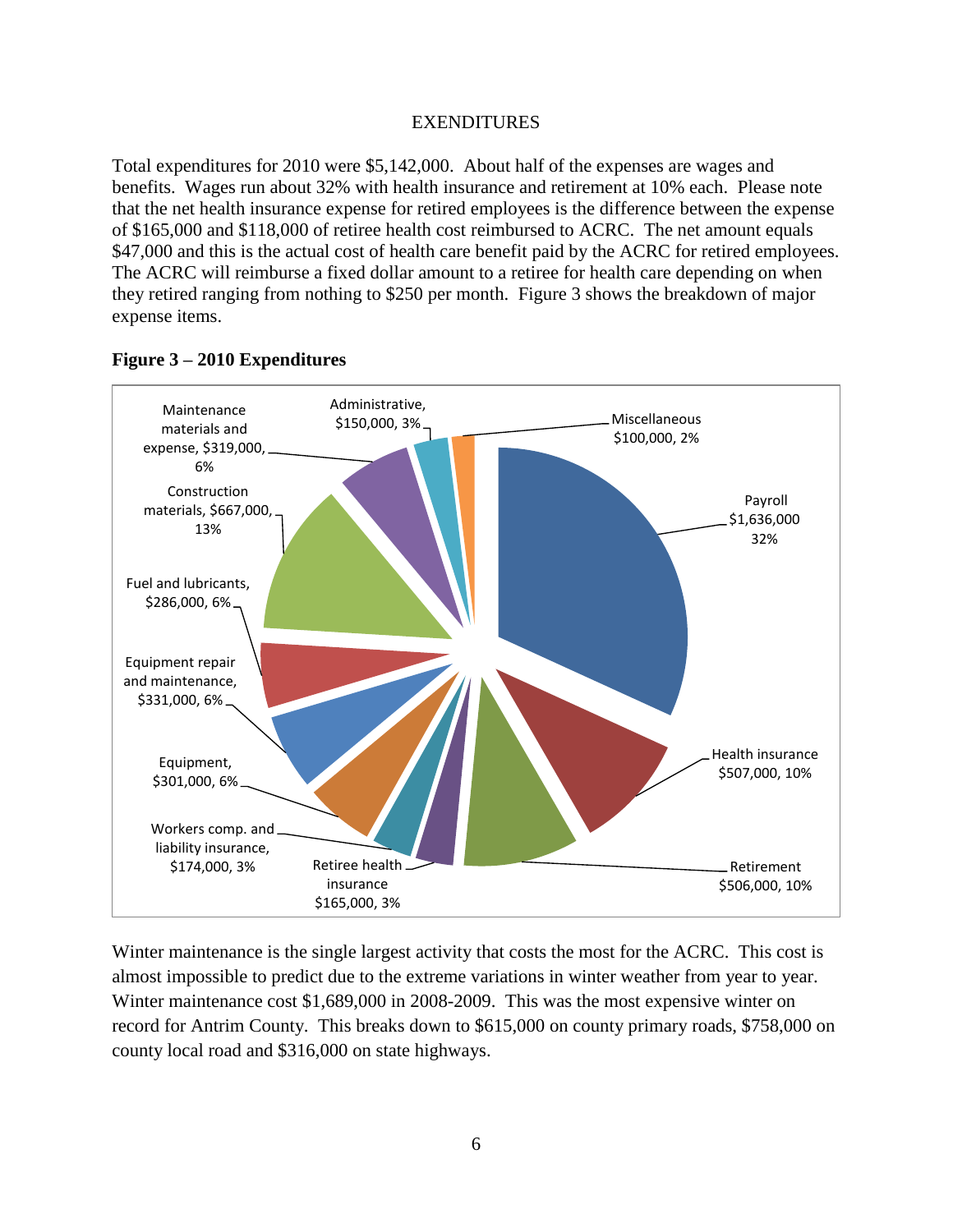#### TOWNSHIP CONTRIBUTIONS

Thirteen of the fifteen townships in the county have road millages ranging from 0.3 to 2.0 mils. The total revenue generated by these millages in 2010 was just over \$1 million. All townships have contributed money to local road improvements at some point in time and a few have contributed to primary road improvements.

The ACRC adopted a cost share policy years ago in order to distribute what money was available to share with townships on a fair basis. This policy has been revised several times due to the loss of revenues and the reduced buying power of those revenues. State law requires that at least 50% of local road improvements be funded by sources other than road commission funds. Currently, this policy requires that a township, or other funding source, contribute 90% of a project cost and if a project includes new asphalt paving, the cost of the asphalt is 100%. The only time this policy takes effect is if a township comes to the ACRC requesting a particular project. The ACRC does not dictate to the townships what projects they will do on local roads. If a project is requested, the ACRC will determine what the project will consist of and provide cost estimates.

In 2010, the ACRC evaluated all local paved roads and submitted a report to each township. This report communicated the existing conditions of the paved local roads and a five year suggested priority of preventive maintenance and/or reconstruction. This five year plan was based on each townships history of road contributions and their millage collections. This was a suggestion of needs on the existing paved local road system only and was intended as a tool for each township to use in their road project selection process. This report also estimated the amount of money needed to address any local paved road needs beyond the five year plan. There are many townships that have a greater need than funding ability.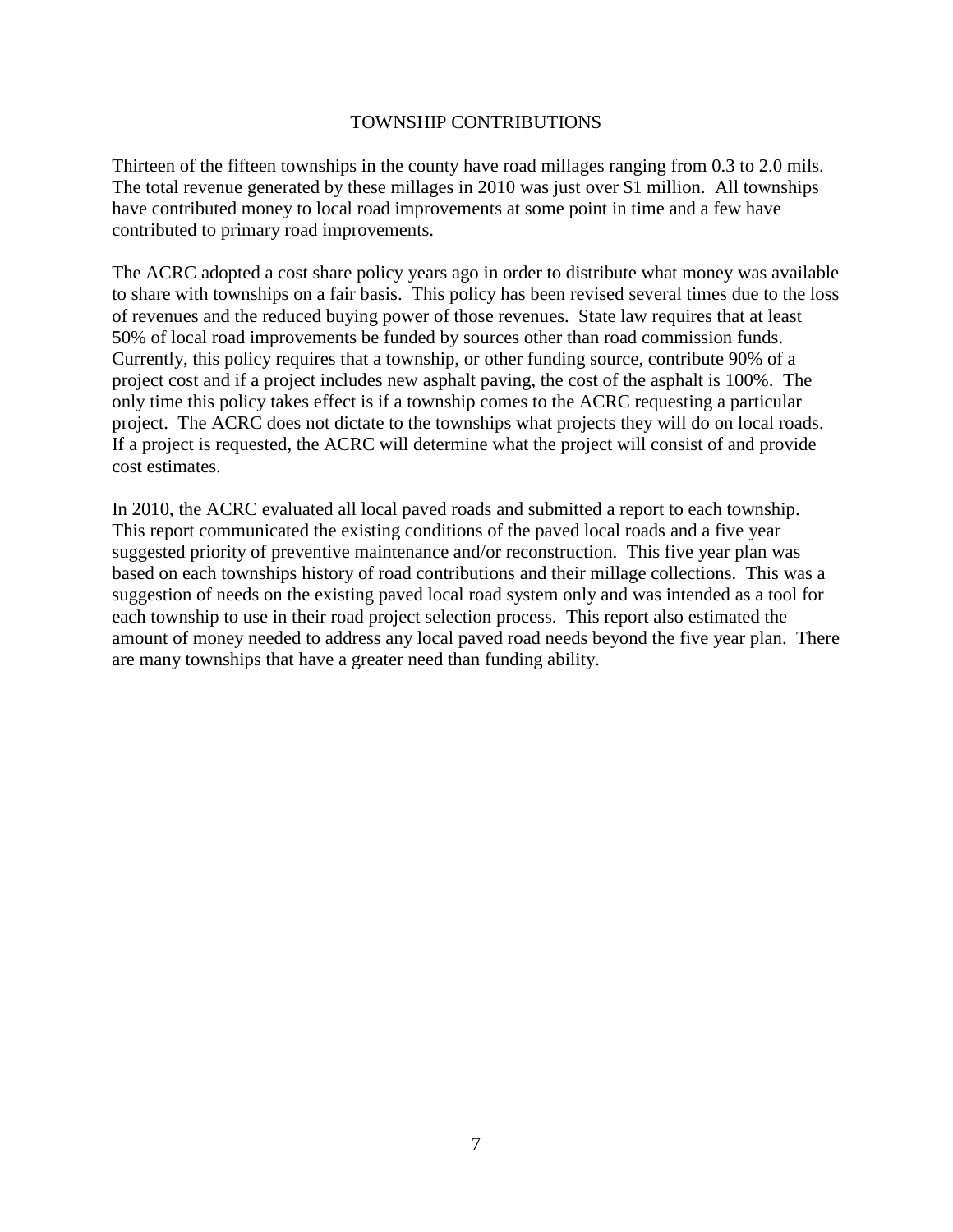#### FEDERAL AID

Federal aid is not reflected in either the revenues or expenditures sections above. This money is pass through money, meaning that the ACRC has to account for it, but everything that is shown as revenue is what is spent on federal aid projects. These projects are planned from three to five years in advance and the amount of money spent each year can vary significantly. This money is shown in our annual budget and audits.

Federal aid is administered through MDOT and is very restrictive. Most county primary roads are eligible, no local roads. There are a couple of different funding categories that come with special restrictions on use. All federal dollars require significant project planning, design, documentation and testing of materials. Also required is Davis-Bacon prevailing wages which significantly increases the cost of construction. Federal dollars are used to maximum extent possible by the ACRC, but they do impose a remarkable cost for using them. One staff person spends around 80 to 90 percent of his time dedicated to federal aid projects. Almost all work is done in house including the initial programming, survey, design, layout, inspection and documentation. The ACRC uses consultants for some materials testing that requires an extensive amount of training and very expensive equipment that does not allow us to do so cost effectively.

The ACRC has been able to use the different categories of federal aid available to avoid any local cost match requirement. That has limited the ability to work on some roads. In the future, if new state or locally generated revenues are available, we will be able to satisfy the usual 20% local match requirement to expand the number of road projects we could consider. There is still a vast gap in needed funding. There will be more projects than funding unless there are some major changes at the state and /or federal level of funding.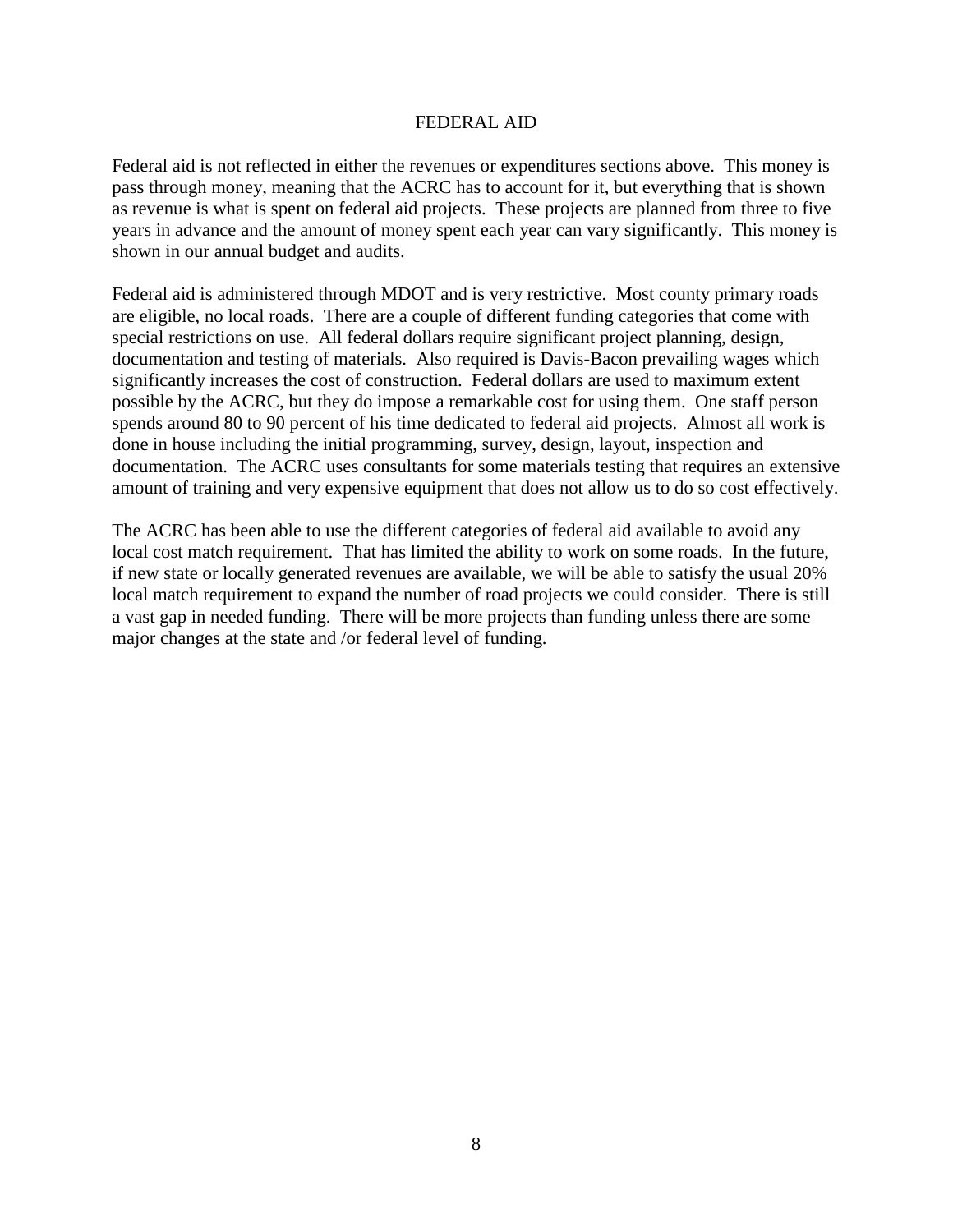## COUNTY ROAD PAVEMENT CONDITIONS

The State of Michigan passed legislation that requires the use of an asset management system for public paved road maintenance. The Asset Management Council was established as a result of this legislation. Michigan is recognized nationally as leader in pavement asset management.

Since 2003 we have been evaluating and rating our federal aid eligible paved road system in Michigan. Some agencies have done the same with the local road system within their jurisdiction. The ACRC has been involved in this rating every year on the county primary roads and the state highway systems since the start. Also, the ACRC has rated all local paved roads in 2007 and in 2010.

There are some alarming statistics that have been realized throughout the state as a result of gathering this condition data. All road systems in Michigan, whether it is state highways, county local and primary roads or city and village streets, have been deteriorating.

Figure 4 shows the county primary system pavement conditions and trends for all years from 2004 through 2010.



# **Figure 4 – Primary County Road Surface Condition Trend**

Note, these charts are showing lane miles of roads, not roadway miles.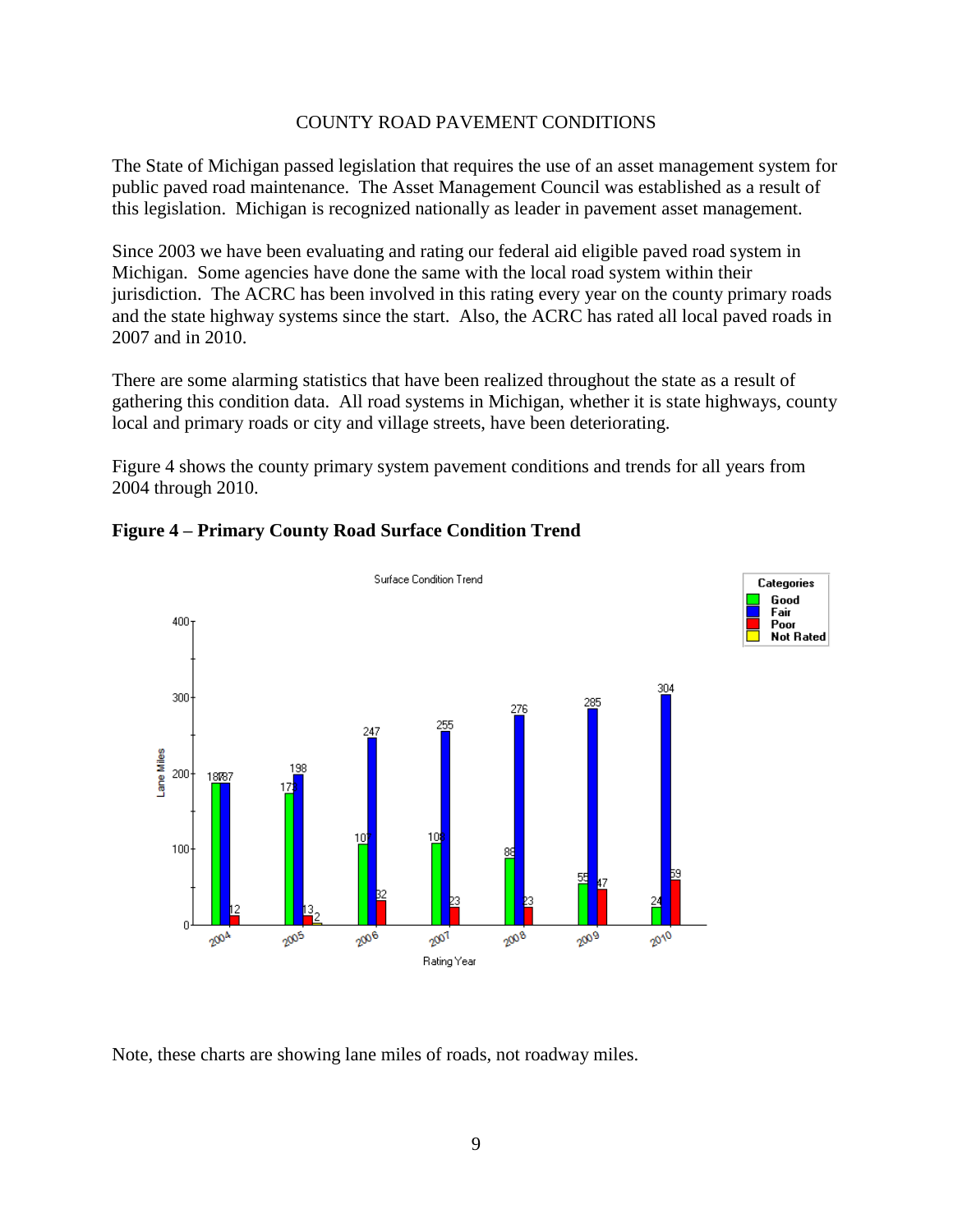Figure 5 shows the flow of lane miles of roads from one condition to the next.





**Surface Condition Flow by Lane Miles**

The large red arrow at the top shows the number of lane miles of roads that have dropped in condition between the years 2004 and 2010. About 110 miles of primary county roads, or about half of the system, have deteriorated while we have only upgraded less than eight miles, as shown by the large green arrow at the bottom. The smaller arrows show the exact changes from the different condition ratings. The number of miles in the poor category has increased by over 23 miles in the six year period. It is very evident that this trend cannot continue for long before all of our roads will be in poor shape.

Figures 6 and 7 shows the same information for the local roads pavement conditions. There is one main difference in that data has only been collected in two different years, 2007 and 2010.

At first glance the local system of paved roads appears to be in better condition than the primary system. There is 15% of the primary system in poor condition compared to 25% of the local road system. There is a much greater number of miles on the local system in good condition, however the roads that fall into the poor condition will cost considerably more money to repair. Looking at the current conditions is a part of the picture, it is extremely important to look at the trends. Although there has only been two years of data collected, the trend is still very apparent. As with the primary system, this is not a good trend and the only way to reverse this is through spending more money on roads which means more revenues are needed.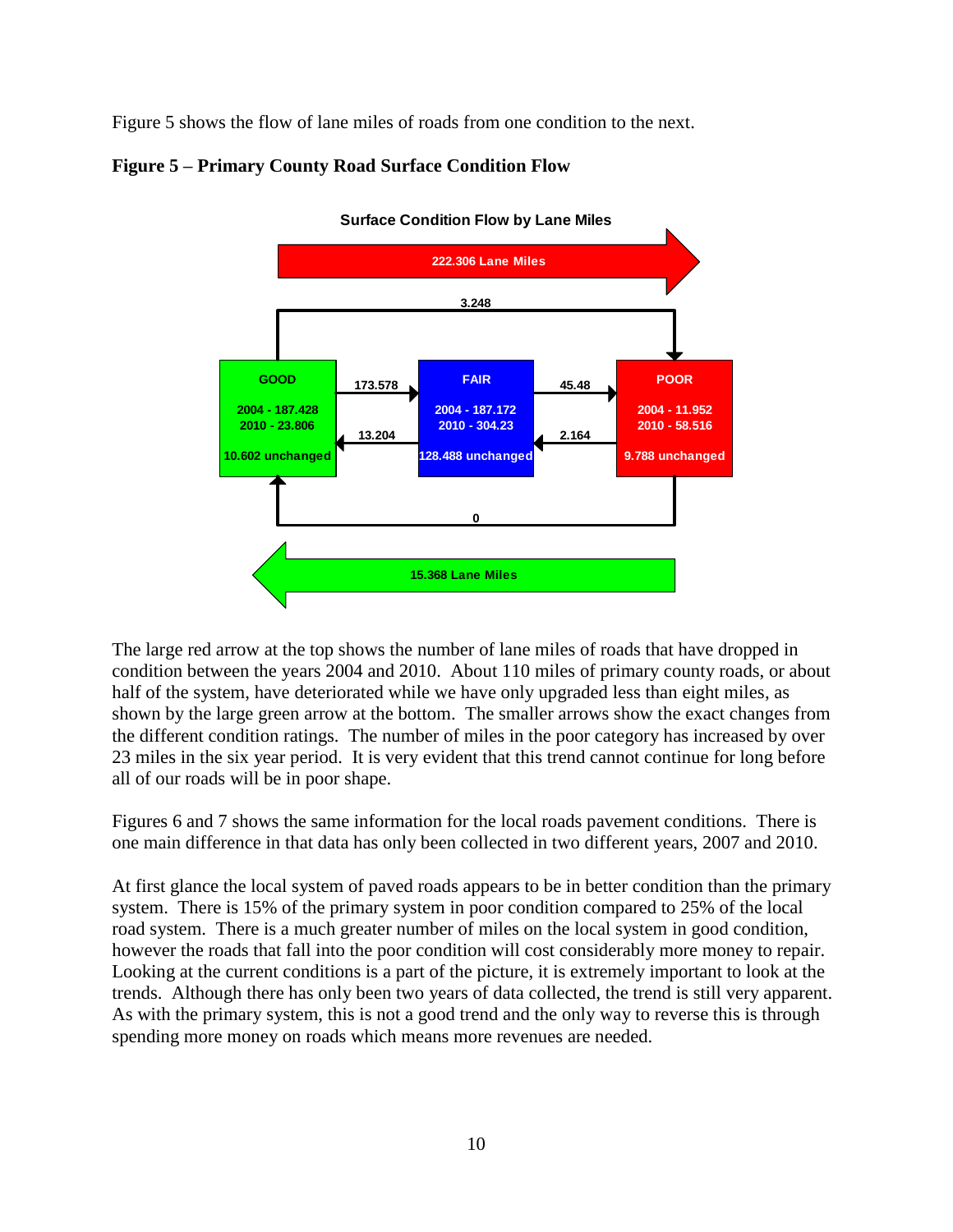

**Figure 6 – Local County Road Surface Condition Trend**





**Surface Condition Flow by Lane Miles**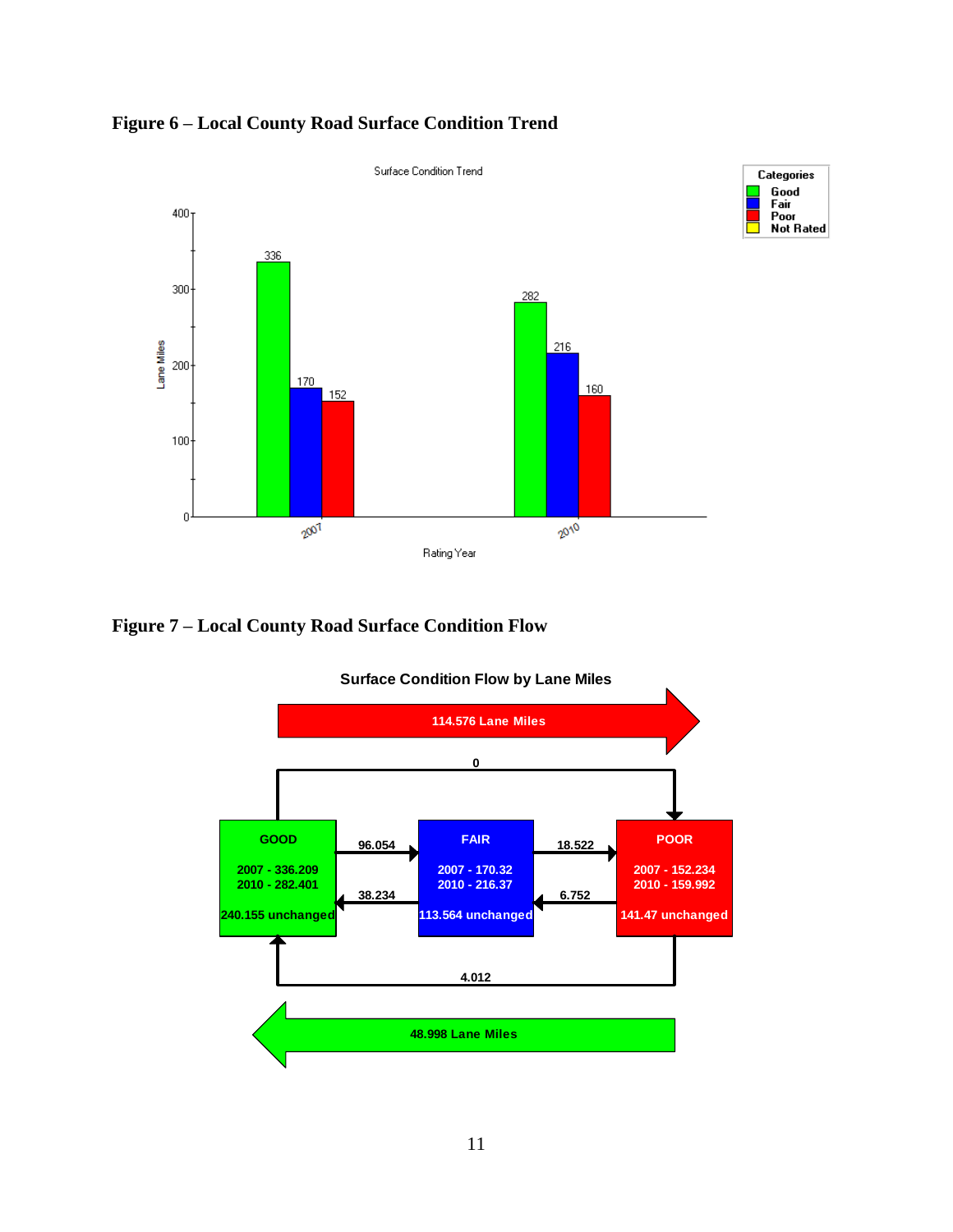## COUNTY ROAD NEEDS

As shown in the previous section, the number of road miles deteriorating is far exceeding what is being improved. Antrim County roads are deteriorating at an increasingly faster rate with each year.

Antrim County is not alone in this trend, all roads systems across the state are seeing similar statistics. The Transportation Asset Management Council website has all data collected from the county primary and state highway systems available for viewing. In 2004, 12% of these two systems combined were in poor condition. In 2010, this increased to almost 35%. The forecast is for 50% in poor condition by the year 2015 if Michigan does not increase the funding for roads. This information may be found on the internet using following address: [www.michigan.gov/tamc.](http://www.michigan.gov/tamc)

Using today's costs for construction and maintenance, the estimated cost to improve all poor and fair pavements to a good condition would require almost \$12 million on the local county road system. For the primary system, the same improvement would require well over \$10 million.

It is very evident that even with the townships contributing almost \$1 million every year, there is a tremendous shortfall. With the cost of inflation compounding this problem, there is no hope of reversing this deterioration.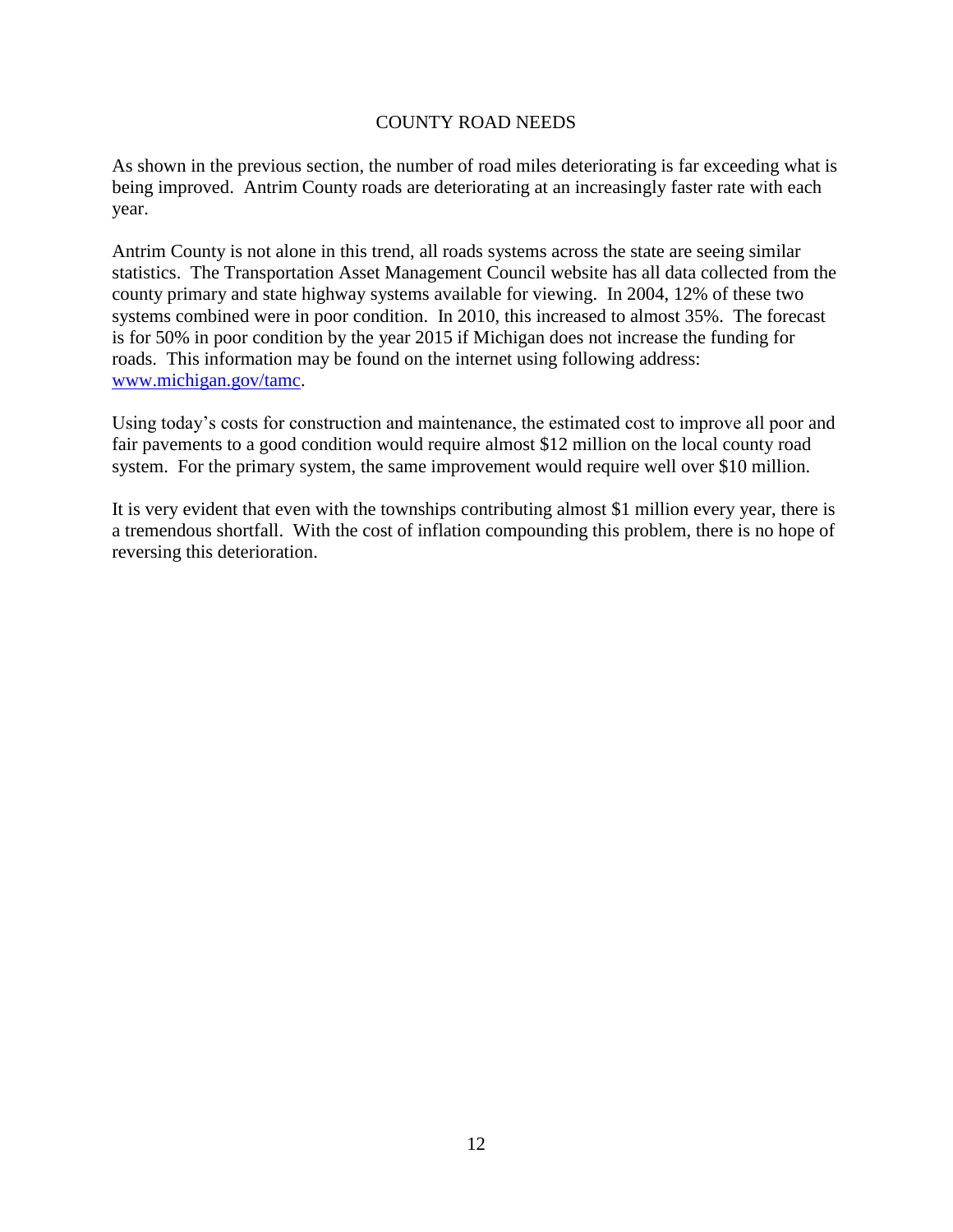#### EQUIPMENT STATUS AND NEEDS

The existing fleet of trucks and equipment contains various types and sizes of light, medium and heavy duty trucks, front end loaders, motor graders and various other pieces of equipment.

The heavy truck category, class 7 and 8, includes both single and tandem axle chassis that range in age from five to 20 years old. The tandem trucks in this category are the main workhorse year round with the most use during winter. As you might expect, the environment that these trucks work in is very severe, with high vibrations from the under body scraper and constant bathing in salt brine. It is extremely hard on all components of the truck and leads to a shortened life expectancy. The current average miles on this group of trucks is over 200,000, which is not extremely high for a heavy truck but is very high for this type of application. The goal for replacement of these trucks is 15 years. A new truck will be put into service at the first of the year and fully equipped will cost \$184,000. In order to meet the goal replacement cycle of 15 years, two trucks will need to be purchased every year for a total of \$352,000 in today's dollars.

Included in the heavy equipment category are four front end loaders, three motor graders and one wheeled excavator. A new grader was purchased in 2010 replacing a 1995 model at a cost of \$224,000. The goal replacement cycle for this equipment is five years. In order to meet this goal, an estimated \$126,000 must be set aside annually.

All other trucks and miscellaneous equipment replacements are scheduled as needed at an estimated annual cost of \$40,000 to \$75,000.

Keeping a fleet within the optimum replacement cycle reduces long term maintenance costs and reduces down time thereby increasing overall efficiency. In order to meet these goals, approximately \$530,000 needs to be allocated to equipment replacement annually. In 2010 a total of \$301,000 was spent and in 2011 only \$184,000. In the past two years the ACRC will have been \$575,000 short of what is needed to meet the goals.

With an aging fleet, response time will be longer and service to the public will be decreased. It is extremely important that the ACRC maintain a modern, well equipped and properly maintained fleet. It is getting more difficult as funding wanes to keep the fleet in appropriate condition.

Over the last few years, the ACRC has been retrofitting trucks with side wing plows. As of this fall, all existing trucks capable of handling such extra equipment have been retrofitted. All new trucks will have wings installed along with the usual equipment. This has helped to cope with a downsized crew, utilizing fewer trucks to plow the same or more miles than in the past. These wings have allowed most local roads to be covered in one pass rather than two. It also helps to clear a wider travel lane on the higher volume roads on the first pass, leaving them safer for the traveling public until a second pass can be made. As of today, only one other road commission in the lower peninsula will have more wings installed than the ACRC. With the delivery of the new truck in January, there will be 13 wings in use, up from nine last winter.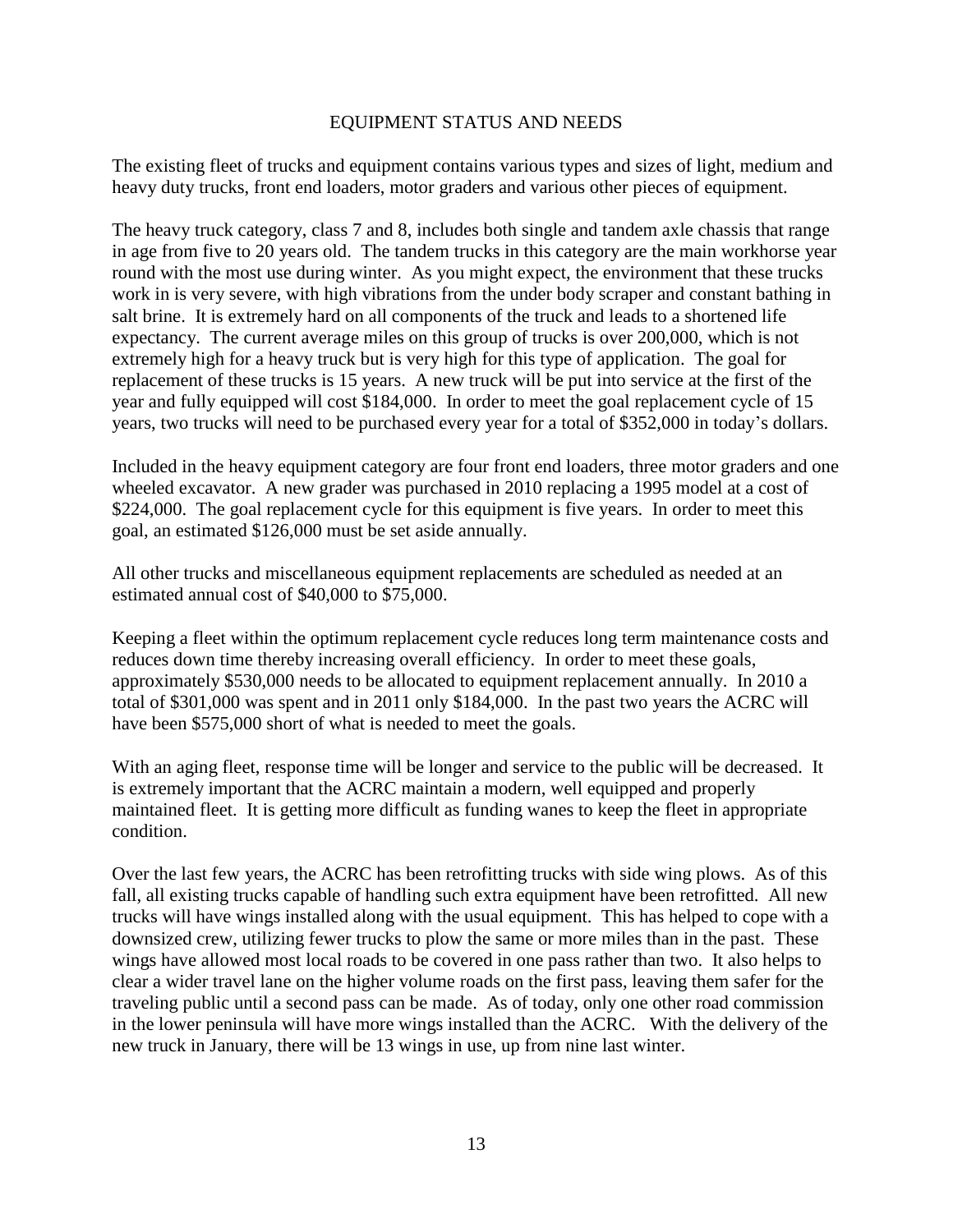## FACILITY NEEDS

The ACRC maintains garages in Mancelona, Central Lake and Kewadin. The administration offices are located at the main garage in Mancelona.

The Kewadin garage was built to address the need for a quicker response in winter to the southwest corner of the county. This area is somewhat isolated from the rest of the county by Torch Lake. A truck storage garage, salt barn and a cold storage building are located there. These facilities are in relatively good shape. The salt barn roof has reached its life expectancy and new shingles are scheduled to be installed in 2012 at an estimated cost of \$22,000 to \$25,000.

Located at the Central Lake facility are two truck storage garages, an equipment maintenance shop, two cold storage buildings and a salt barn. The truck storage is poor shape and needs to be replaced at an estimated cost of \$1,000,000. With this replacement, one cold storage building would be eliminated. The remaining buildings are in relatively good shape.

The Mancelona truck storage garage was replaced in 2004 at a cost of \$1,400,000. The main equipment repair shop is located here along with two cold storage buildings, the sign shop and a salt barn. An office addition and general renovation were completed in the mid 1990s. All buildings in Mancelona location are in good shape.

The biggest need of all the facilities is the replacement of the Central Lake truck storage garage at an estimated cost of \$1,000,000. It is not scheduled nor is it anticipated to be in the near future.

# **STAFF**

The ACRC currently employs 32 full time people plus one vacant position (superintendent) to be filled early 2012. There are 25 truck drivers, equipment operators and mechanics with seven in administration/supervision. At least one part time truck driver will need to be used during the winter.

In 2006 a total of 44 were employed which through attrition was reduced to 37 by 2008. A retirement incentive was offered this past June with the goal of reducing the crew by about four. This goal was realized and the incentive payment will be recouped through benefit and wage savings in less than five months.

The 25 employees are represented by the Teamsters Union. A three year contract was settled last June. Health care changes were negotiated that will help reduce costs. Also, no wage increases for the life of the contract.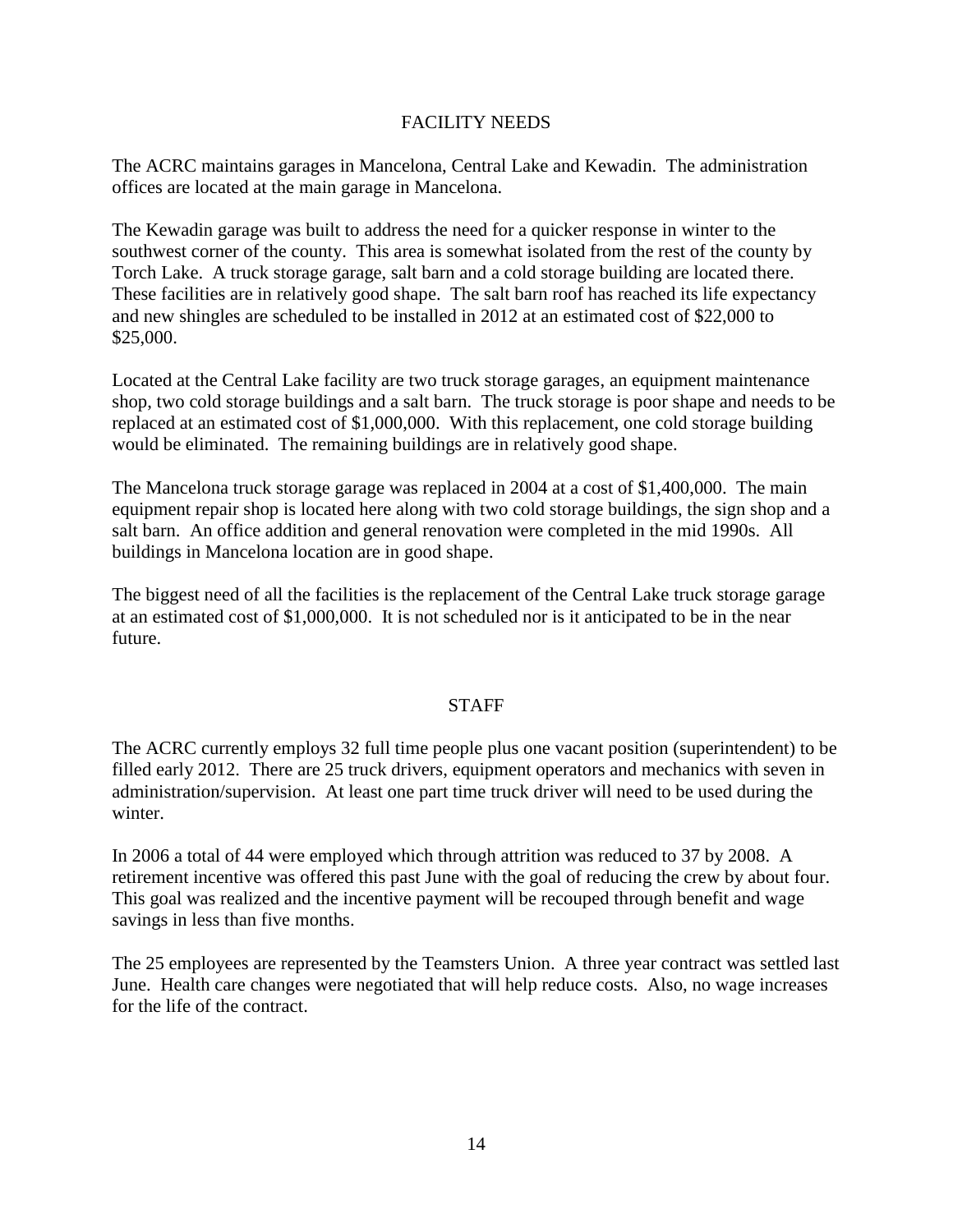### WORKERS COMPENSATION AND LIABILITY INSURANCE

It is important to mention both workers compensation and liability insurance coverage of the ACRC. Many road commissions created two different self insurance pools at a time when it was expensive and often difficult, if not impossible, to obtain adequate commercial insurance.

The County Road Association Self Insurance Fund (CRASIF) was created in 1978 and the ACRC was a charter member. The CRASIF is the workers compensation program for many road commissions in the state. As an insurance pool, any excess revenues or gains from investments are returned to the members, not kept as profit for the private insurance company. Since its inception in 1978, the ACRC has paid \$1,229,280 in premiums and has \$642,227 refunded. The actual cost for coverage is \$587,053 over 33 years, or just under \$18,000 per year.

Another note of importance is that for the second year in a row, the ACRC has had the best safety record of all member road commissions in CRASIF. This excellent safety record not only has maintained a safe and healthy crew, but directly affects premiums. A modification factor is calculated based on each member's safety record and claims. This number is multiplied by the standard premium. The ACRC modification factor is 0.742 which reduces the standard premium by 25%. ACRC staff is very proud of this accomplishment and work very hard to continue this excellent safety record.

The Michigan County Road Commission Self Insurance Pool (MCRCSIP was created in 1984 and again the ACRC was a charter member. The MCRCSIP is the liability insurance program for many road commissions in the state. MCRCSIP provides nearly all types of property and casualty insurance coverage for its members. As is the case with the workers comp insurance, the MCRCSIP has been able to refund excess revenues and investment returns to its members. From 2004 through 2011, the ACRC paid \$969,000 in premiums and received \$409,000 in refunds. The net premium for this eight year period is \$560,000 or an average of \$70,000 per year.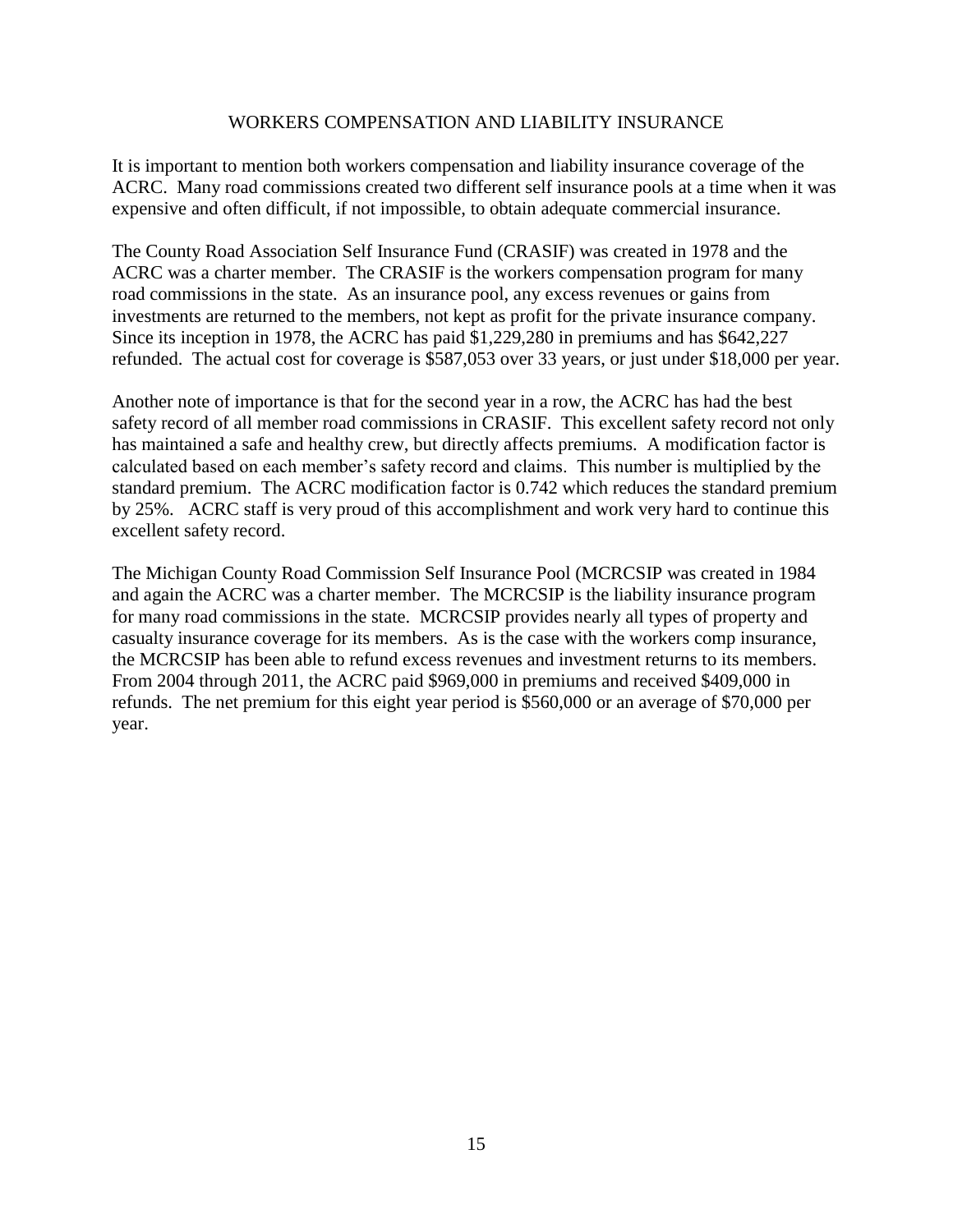## CURRENT TRANSPORTATION PROPOSALS

Governor Snyder announced his special message on infrastructure on October 26, 2011. His message included some proposals that could have a significant impact on the ACRC and all road agencies in Michigan, some of which are negative. The ACRC could see a reduction in funding and a need to rely on locally raised revenues even more. The following are just a few of the more important proposals from the Governor's message:

- Increase vehicle registration fees by \$10 per month. This could generate \$1 to \$1.4 billion in new revenue for roads.
- A local option of up to \$40 per year on vehicle registration fees by a vote of the people in the county. For Antrim County, this could generate up to \$880,000 per year based on 22,000 vehicles registered in the county.
- Change the current 15 cent per gallon diesel tax and the 19 cent per gallon gasoline tax to a percentage of the wholesale cost of fuel, the percentage to begin would create neutral revenue at the time it is put into place. Instead of the revenue remaining the same as the price of fuel increases, the revenue would increase with changes in price, therefore automatically indexing for inflation to some degree. Floors and ceilings would be put into place to limit some of the volatility that could occur.
- Allow open competitive bidding among all private and public entities for road maintenance and construction regardless of the project. Not only could private business bid on contracts but all government agencies could bid on others also. This also could mean competitive bidding on all winter maintenance.
- Allow for consolidation of road maintenance agencies. Including the option for a county to absorb the road commission.
- A change in the MTF funding formula over a seven year period, shifting funding away from rural areas and into larger commercial areas. Basically, shifting the revenue from northern Michigan and the upper peninsula to southern Michigan, in particular south east Michigan. This could have a devastating effect on road funding in Antrim County.

Legislation was introduced in the House (House Bills 5125 and 5126) the morning before Governor Snyder's message that would allow a county to abolish the road commission and move it into general county operations. Similar bills have been introduced in the Senate as well.

There are a few positive proposals being discussed in Lansing concerning road and transportation funding. However, it appears that there are just as many proposals that could have a detrimental effect on Antrim County roads and the ACRC. If the MTF funding formula is changed as the Governor has proposed, Antrim County could receive less revenues than it currently is. As pointed out in previous sections, the need for additional revenue to keep Antrim County roads in good condition and keep the equipment that maintains these roads in good shape is extremely large. Any loss, or not gaining any new revenues would be very bad for Antrim County.